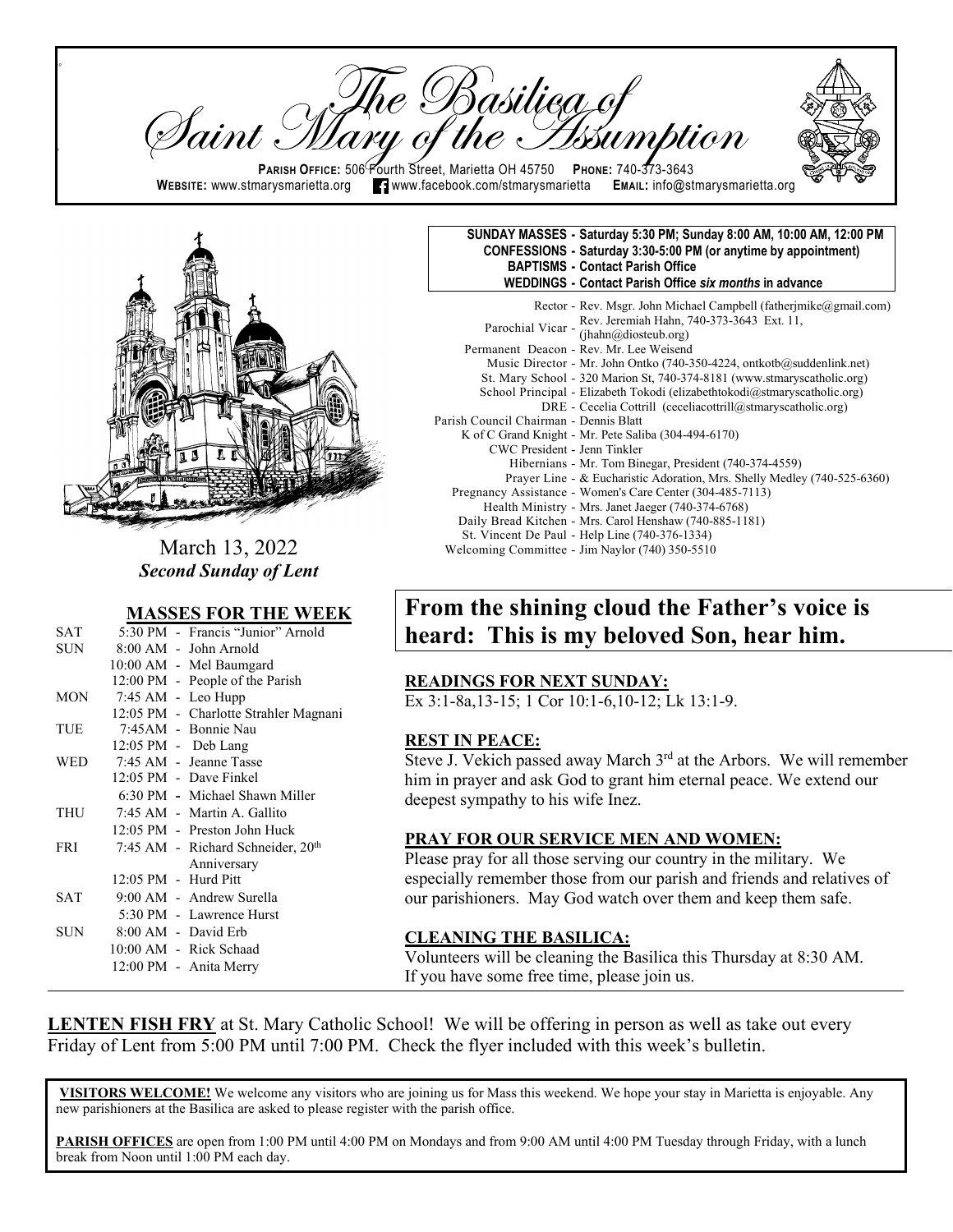|              |           |                          | <b>MEETINGS AND EVENTS</b>                                                    |
|--------------|-----------|--------------------------|-------------------------------------------------------------------------------|
| <b>TODAY</b> | 5:30 PM   |                          | Youth Group Meeting in the Basilica Social Hall.                              |
| <b>MON</b>   | 6:15 PM   |                          | Our Lady of Perpetual Help Devotions. See announcement.                       |
|              | 7:00 PM   |                          | RCIA in the Basilica Social Hall.                                             |
| TUE          | $7:00$ PM |                          | Support Group Meeting in the Basilica Social Hall.                            |
|              | 7:00 PM   |                          | K of C Praying the rosary followed by the regular meeting at the K of C Hall. |
| <b>WED</b>   | 8:20 AM   |                          | 7:00 PM – Eucharistic Adoration in the Chapel of the English Martyrs.         |
| THU          | 8:30AM    |                          | Cleaning the Basilica. See announcement.                                      |
| <b>FRI</b>   | 8:20AM    |                          | 7:00 PM – Eucharistic Adoration in the Chapel of the English Martyrs.         |
|              | $5:00$ PM |                          | Fish Fry at Saint Mary Catholic School.                                       |
|              | 7:00 PM   | $\overline{\phantom{0}}$ | Stations of the Cross, Benediction, Confessions. See announcement.            |
| <b>SAT</b>   | $7:00$ PM |                          | K OF C Game Night. See announcement.                                          |

| The Lord Will Never Be Outdone<br>In Generosity!                       |             |  |  |  |  |
|------------------------------------------------------------------------|-------------|--|--|--|--|
| Total collection last weekend:                                         | \$19,596.00 |  |  |  |  |
| Second collection last weekend for<br>the maintenance of our Basilica: | \$2,678.00  |  |  |  |  |
| God bless those who support our Basilica Parish!                       |             |  |  |  |  |

## **ONLINE GIVING**

Online giving is available at the Basilica. For more information, please visit this website: [http://www.stmarysmarietta.org](http://www.stmarysmarietta.org/) and go to the left side of the web page. Click on the GIVE ON LINE button to see more information or to sign up.

# **BASILICA FOUNDATION**

A fund has been established by the Marietta Community Foundation for the maintenance and repairs of our Basilica. This fund is separate from the monthly maintenance collection. Our goal is to have at least One Million in the fund before using it. To donate, contact the Community Foundation.

# **K of C NEWS**

**Rosary:** Knights of Columbus will pray the rosary one half hour before their meetings during Lent. They will start at 7:00 PM on March  $15<sup>th</sup>$  and April 5<sup>th</sup>. At the K of C. Hall. Everyone is welcome.

**Euchre & Game Night**: Knights are having a Euchre & Game Night Saturday, March 19<sup>th</sup> at 7:00 PM at the K of C Hall. Bring a snack or appetizer to share. For more information, call Kenny Offenberger at 740-374-2943.

# **ST. MARY CATHOLIC SCHOOL NEWS**

**Easter Candy Fundraiser:** St. Mary Catholic Home & School Organization is holding a fundraiser from now until April 10, 2022 with the popular Sarris Candies Company out of Pennsylvania. Ordering is completely online and every order ships directly to you within 72 hours of ordering for only \$5 per address. Our organization will profit 25% of all sales.

The Home & School Organization sponsors many things at our school, including treats for students and staff during Catholic Schools Week, prizes during Right to Read Week, traveling museums, field trips, fees for academic competitions, purchasing special school supplies such as a new laminator and so much more! Visit SarrisCandiesFundraising.com. and be sure to use the group code **10-3985.** (Entering a seller name is not necessary). Any questions, please contact [brimoore@stmaryscatholic.org](mailto:brimoore@stmaryscatholic.org)

### **Spring into Preschool Open House event** is

planned for Thursday, March 17<sup>th</sup>. This will be an opportunity to personally see our Preschool 3, Preschool 4 and PreK program in action. Appointments are necessary and can be made by calling the school office at 740-374-8181 or emailing Mrs. Bradley at [tammibradley@stmaryscatholic.org](mailto:tammibradley@stmaryscatholic.org)

# **K of C GOLF LEAGUE**

The K of C golf league will have its 2022 organization meeting Sunday, March  $20<sup>th</sup>$  at 7:00 PM at the hall. All 2021 teams are requested to have one member present. New teams need to contact Kenny Offenberger at 740-374-2943 or 740- 350-4967 prior to the meeting.